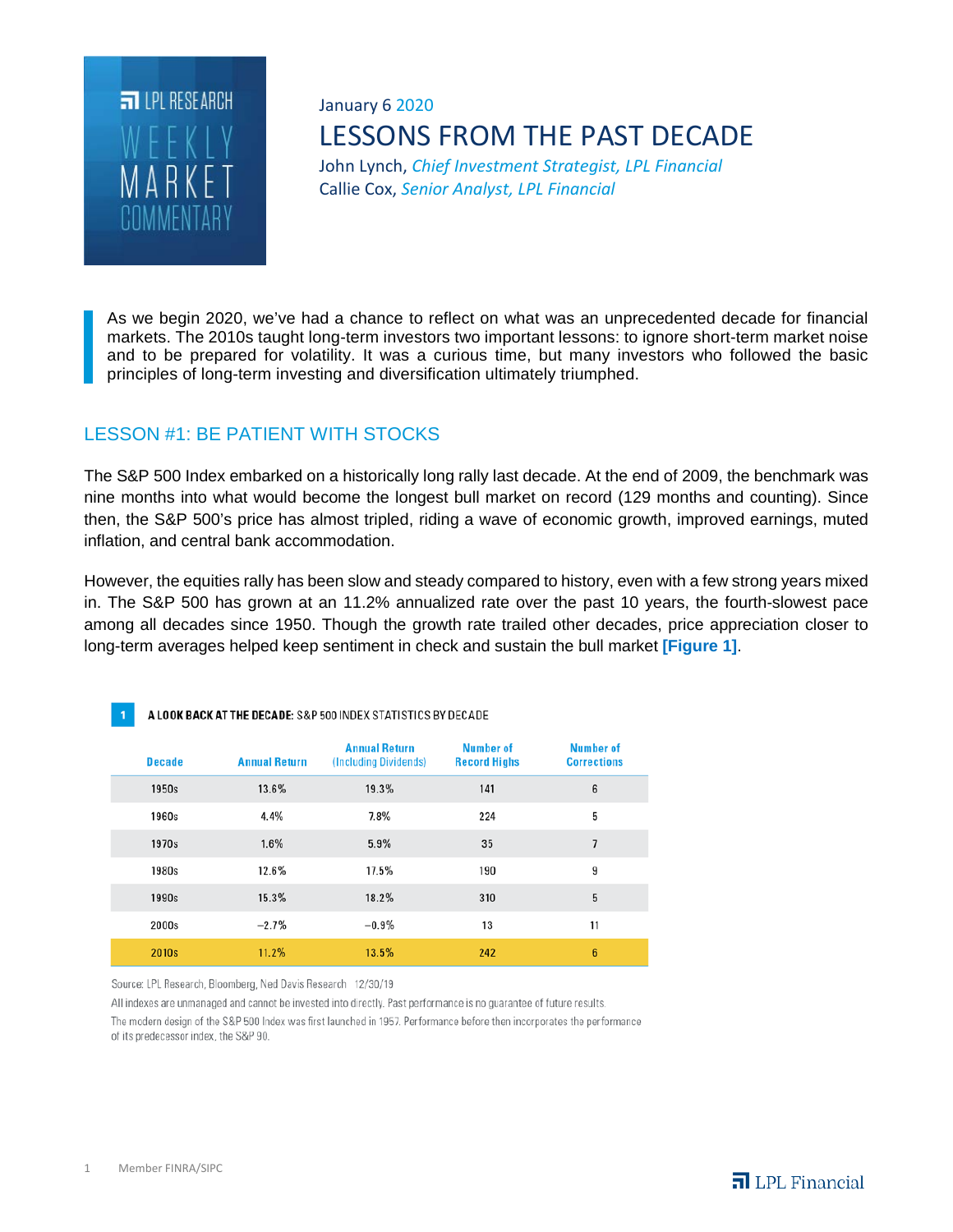

The record bull market has had its bumps in the road, too. The S&P 500 posted six corrections (a 10% decline from a 52-week high) over those same 10 years, including two 19% slides—one in October 2011, the other in December 2018.

We believe the biggest lesson for long-term investors in recent years has been learning the importance of sticking to a long-term investing plan in times of both volatility and calm. Understandably, investors' confidence has been shaken at times since the 2007–08 financial crisis, and a few pullbacks have felt like the end of the bull market. Although riding out the volatility was uncomfortable, each time stocks bounced back to new highs. The S&P 500 took four months to recover from its October 2011 slide, and seven months to rebound from the December 2018 decline. The S&P 500 even found its way back to record highs less than six years after its pre-crisis high in October 2007, erasing a 56% decline. Lesson learned: Pullbacks have not lasted forever.

It's tough to say what the next decade has in store for the stock market. The 2000s were some of the worst years for stock performance, and the S&P 500 has clocked solid returns since then. There's still evidence of cash on the sidelines, and sentiment remains largely in check. We think the bull market could last at least through 2020, and we expect the S&P 500 to rise from current levels as earnings grow. We also believe U. S. stocks can provide an attractive long-term opportunity for suitable investors despite above-average valuations.

## LESSON #2: BE PREPARED IN BONDS

The 2010s were a rough decade for fixed income investors. The Bloomberg Barclays U.S. Aggregate Bond Index (the Agg), a benchmark of diversified domestic bonds, rose at an annualized 3.8% rate over the past 10 years, its slowest pace for a decade since the index's inception in 1976. The 10-year U.S. Treasury yield steadily fell from 2009 to 2012 as the Federal Reserve started buying bonds in its quantitative easing program, and the yield hasn't risen above 3.5% since then. In 2019, the 10-year yield fell as low as 1.47%, and yields on many trillions of dollars of international sovereign debt fell into negative territory.

It has been difficult to justify owning bonds over the past several years with historically low interest rates and central bank intervention. However, bonds still played a vital role as a hedge against stock volatility (bond prices typically rise when stock prices fall) during the decade, helping diversified investors breathe a little easier. The Agg outperformed stocks by an average of 17% in all six S&P 500 corrections. A hypothetical 60/40 portfolio with 60% in S&P 500 stocks and 40% in a diversified portfolio of bonds would have outperformed an all-equity portfolio by 6.8% in those corrections.

Fixed income's prospects could be just as perplexing going forward. We don't expect the 10-year yield to rise substantially in 2020, and there's still an \$11 trillion pile of negative-yielding debt around the globe. While we can't see U.S. yields falling negative, we suspect global buying pressure may persist as international investors turn to U.S. debt for income. That dynamic could keep a lid on yields unless global growth picks up materially.

Still, stock pullbacks generally have arrived without warning, and we believe that teaches us the importance of being prepared. Looking forward, we continue to encourage long-term investors to consider diversifying their portfolios where appropriate to help manage risk. Bonds can help soften the blow when stocks fall and may offer a safe haven for capital needs in the short-term. We continue to emphasize a blend of high-quality intermediate bonds in tactically oriented portfolios for fixed income allocations.

We wish all of you a happy New Year!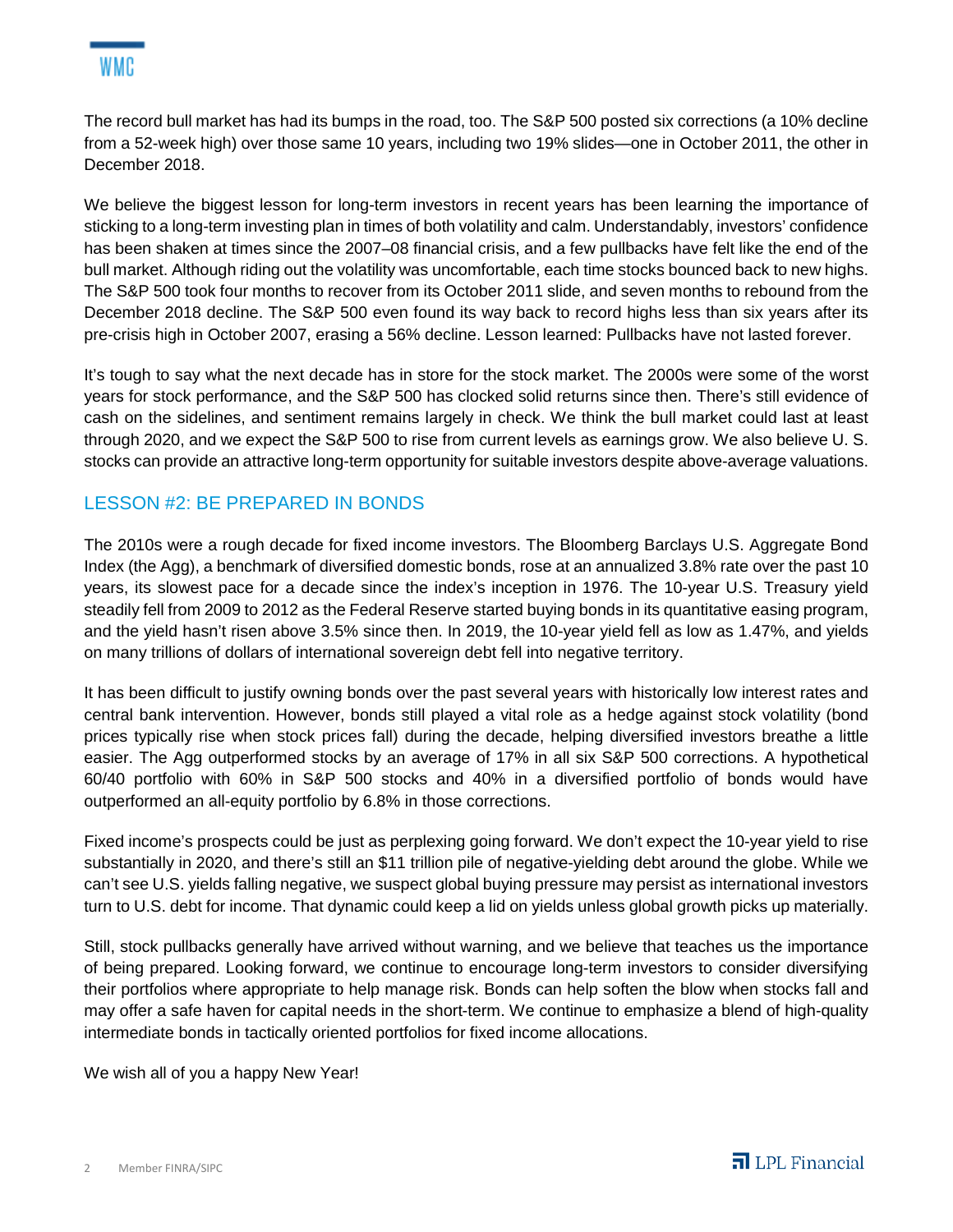## OUTLOOK 2020

For more investment insights, check out our newly released *[Outlook 2020: Bringing Markets Into Focus](http://view.ceros.com/lpl/outlook-2020/p/1)*.

WEEKLY MARKET PERFORMANCE REPORT

Please see our new *[Weekly Market Performance](https://lpl-research.com/web_users/rss/LPL_RSS_Feeds_Publications/WMP/WeeklyMarketPerformance_010320.pdf)* report with insights on major asset classes.